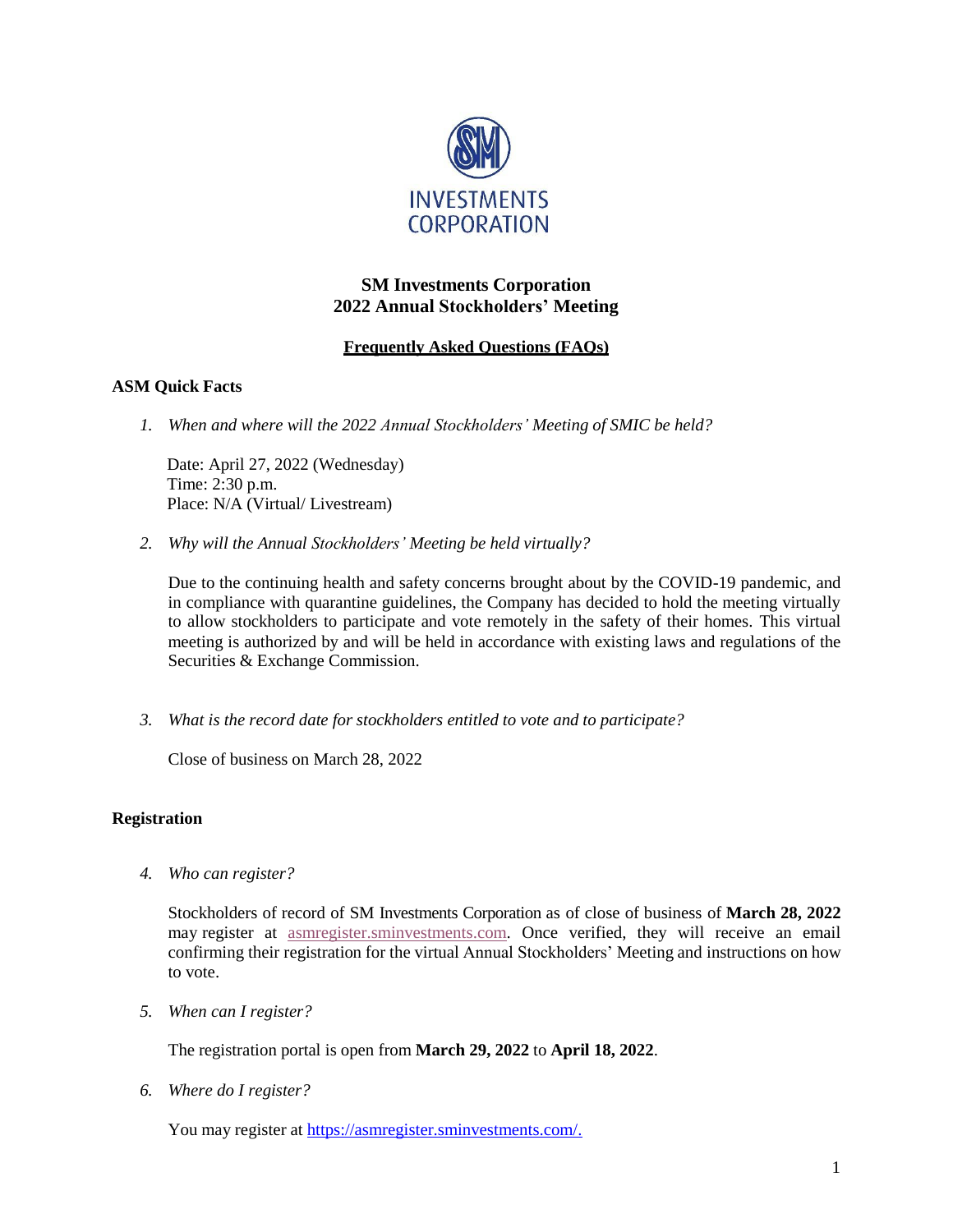*7. I have provided my email address. How do I proceed with the registration?*

Once you access [https://asmregister.sminvestments.com/, w](https://asmregister.sminvestments.com/,)e will ask for your valid and active email address, where we will send the detailed instructions for registration. Please see next item for documentary requirements.

*8. What information do I have to provide to complete the registration? Do I have to submit documents?*

*For verification and validation purposes, we will require your name, contact details, a copy of your valid government-issued ID, and other documents below as applicable per type of shareholder:*

- Individual Stockholders
	- 1. Copy of valid government ID of stockholder (and proxy, if applicable)
	- 2. Stock certificate number/s
	- 3. If appointing a proxy, copy of proxy form duly signed by stockholder (need *not* be notarized)
	- 4. Email address and contact number of stockholder (or proxy, if applicable)
	- Multiple Stockholders or Joint owners
		- 1. Stock certificate number/s
		- 2. Proof of authority of stockholder voting the shares signed by the other registered stockholders, for shares registered in the names of multiple stockholders (need *not* be notarized)
		- 3. Copy of valid government IDs of all registered stockholders
		- 4. Email address and contact number of authorized representative
	- Corporate Stockholders
		- 1. Secretary's Certification of Board resolution appointing and authorizing the authorized representative or proxy to participate in the ASM
		- 2. Valid government ID of the authorized representative or proxy
		- 3. Stock certificate number/s
		- 4. Email address and contact number of authorized representative or proxy
- Stockholders with Shares under broker account
	- 1. Certification from broker as to the number of shares owned by stockholder
	- 2. Valid government ID of stockholder (and proxy, if applicable)
	- 3. If appointing a proxy, copy of proxy form duly signed by stockholder (need *not* be notarized)
	- 4. Email address and contact number of stockholder (or proxy, if applicable)
- *9. I do not have an email address. Can I still register for the meeting?*

No. You will need to create an e-mail address since the links for the registration, voting and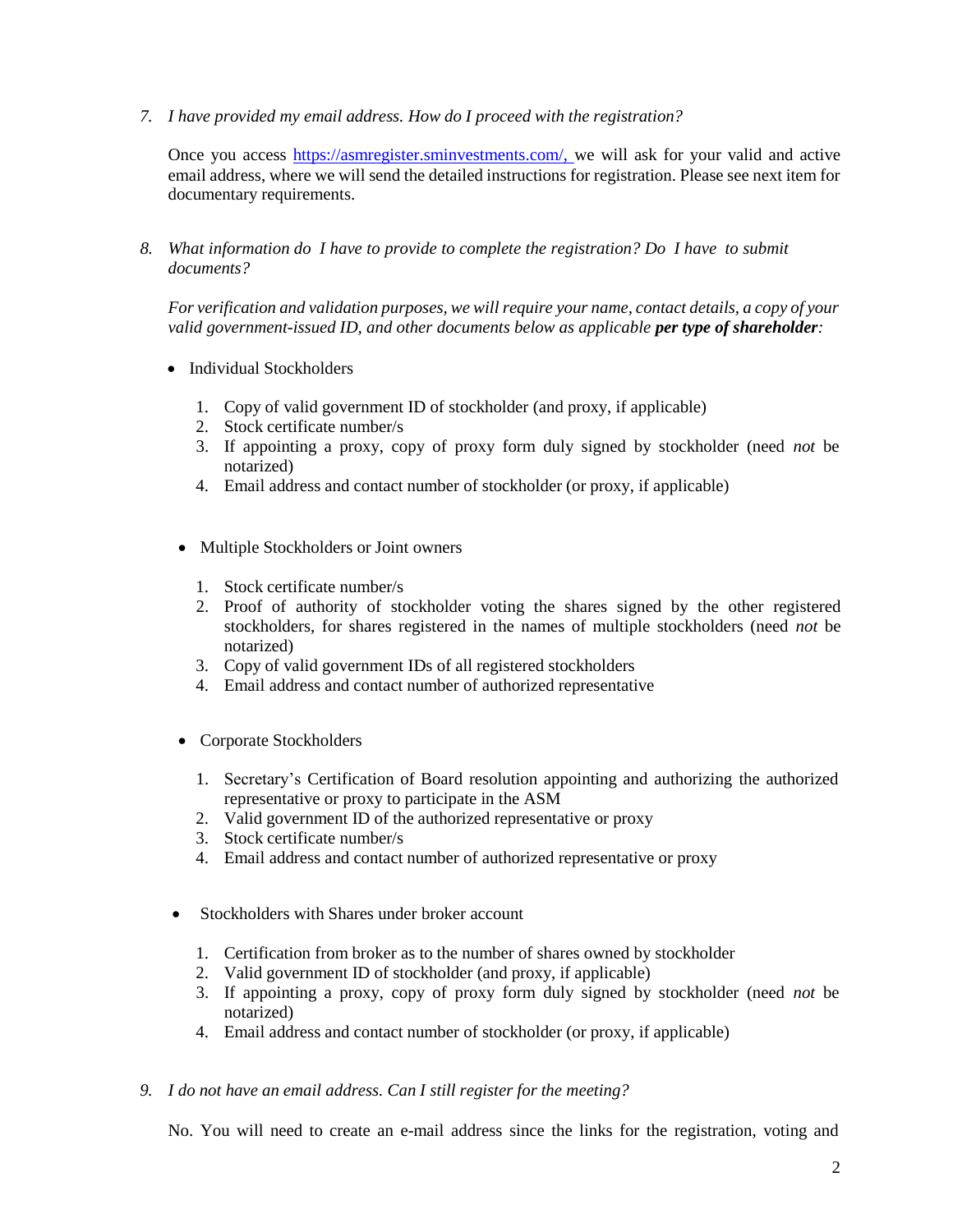livestreaming will be sent there.

*10. I have multiple sharesin theCompany under different shareholdertypes/classifications(i.e.,single, joint, under broker account, etc.). Can I use the same email address for all of them?*

Yes. An active/valid email address can be used to register up to five (5) times for multiple shareholdings with the Company under different classifications. If you have exceeded this number of allowable registrations, please contact the Company's Corporate Governance Team at (632) 8857- 0100 or via e-mail at  $\overline{\text{asm@smin} }$ vestments.com

*11. I have several stock certificates of SMIC. Do I have various log-in credentials?*

No. Stockholders will be given one login details regardless of number of stock certificates issued. In the voting portal, total outstanding shares issued will be reflected and voted as you have directed.

Please note however that registration is on a per shareholder type (please see no. 8). Shares are also totaled per type of shareholder registration.

*12. How do I know if my registration is successful?*

You will receive an email confirming successful registration. The same email will also contain your log-in credentials and other details to access SMIC's online voting portal.

*13. How long will it take before I receive the email of successful registration?*

You will be notified of successful registration within 3 days from completing the registration. Stockholders are encouraged to submit complete and accurate information to avoid delay in the validation of your registration.

### *14. I do not have all the information required. How do I proceed?*

Certain information is mandatory so we can proceed with verification and validation. This is to ensure that only stockholders entitled to participate and to vote for the meeting are given access to the voting portal and the livestream.

Required fields are marked with red asterisk (\*). You are required to fill up these entries in order for you to proceed with the registration.

As a reminder, please make sure that you have selected the correct type of stockholder at the beginning of registration to ensure that requirements being asked of you are applicable.

Please make sure also that you only tick boxes that are applicable For example, please make sure that the box for "Are you appointing a proxy?" is unchecked if you are not appointing a proxy.

If you have further concerns, *please contact the Company's Corporate Governance Team at (632) 8857-0100 or via* email at [asm@sminvestments.com](mailto:asm@sminvestments.com)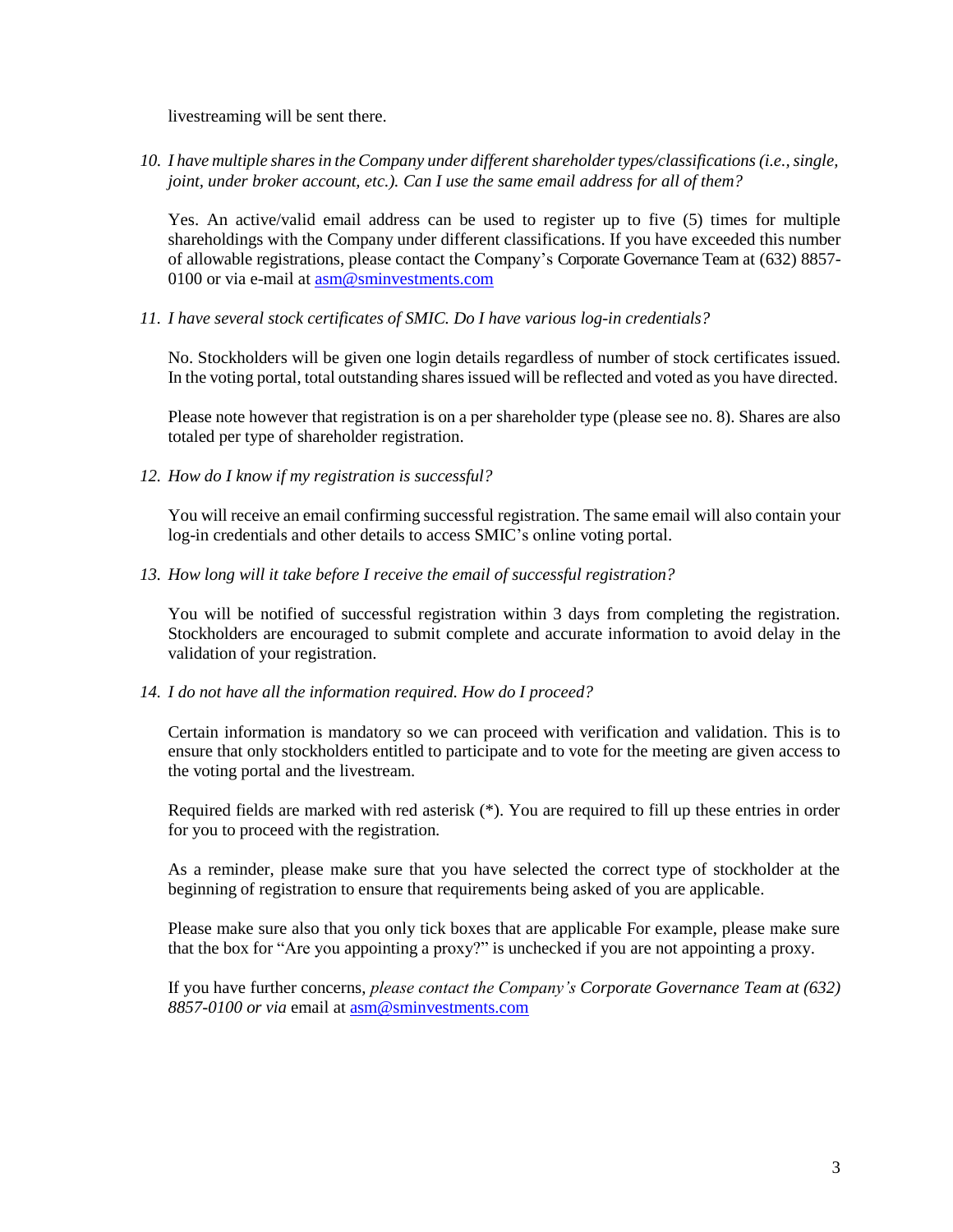### *15. Will I be informed if I am missing certain requirements?*

Yes. You will be notified of any lacking requirement by the Office of the Corporate Secretary via email within 3 days from registering online. You will then have to submit remaining requirements by responding to that email.

After verification, you will then be notified of successful registration within 3 days from sending the remaining documents via email.

### *16. I co-own shares with others. Do we all have to register?*

No. Joint owners need only appoint an authorized representative among themselves who will be the one to register and participate at the virtual meeting. We will require though the contact details of all stockholders, plus the following documents:

- a. Stock certificate number/s
- b. Proof of authority of stockholder voting the shares signed by the other registered stockholders (need not be notarized)
- c. Copy of valid Government IDs of all registered stockholders
- d. E-mail address and contact number of the authorized representative

### *17. What are the requirements for corporate stockholders?*

For online registration, the corporation must provide the name of its authorized representative or proxy for the meeting plus the following documents:

- 1. Secretary's Certification of Board resolution appointing and authorizing proxy to participate in the ASM
- 2. Valid government ID of the authorized representative
- 3. Stock certificate number/s
- 4. Email address and contact number of authorized representative

Links to the voting portal and the livestream will be sent to the email address of the proxy.

*18. I own shares through a broker, can I participate in the Annual Stockholders' Meeting*?

Yes, your broker can vote your shares or you may also personally register, vote and watch the livestream.

To complete your registration, you must submit the following:

- a. Certification from broker as to the number of shares owned by stockholder
- b. Valid government ID of stockholder (and proxy, if applicable)
- c. If appointing a proxy, copy of proxy form duly signed by stockholder (need not be notarized)
- d. Email address and contact number of stockholder (or proxy, if applicable)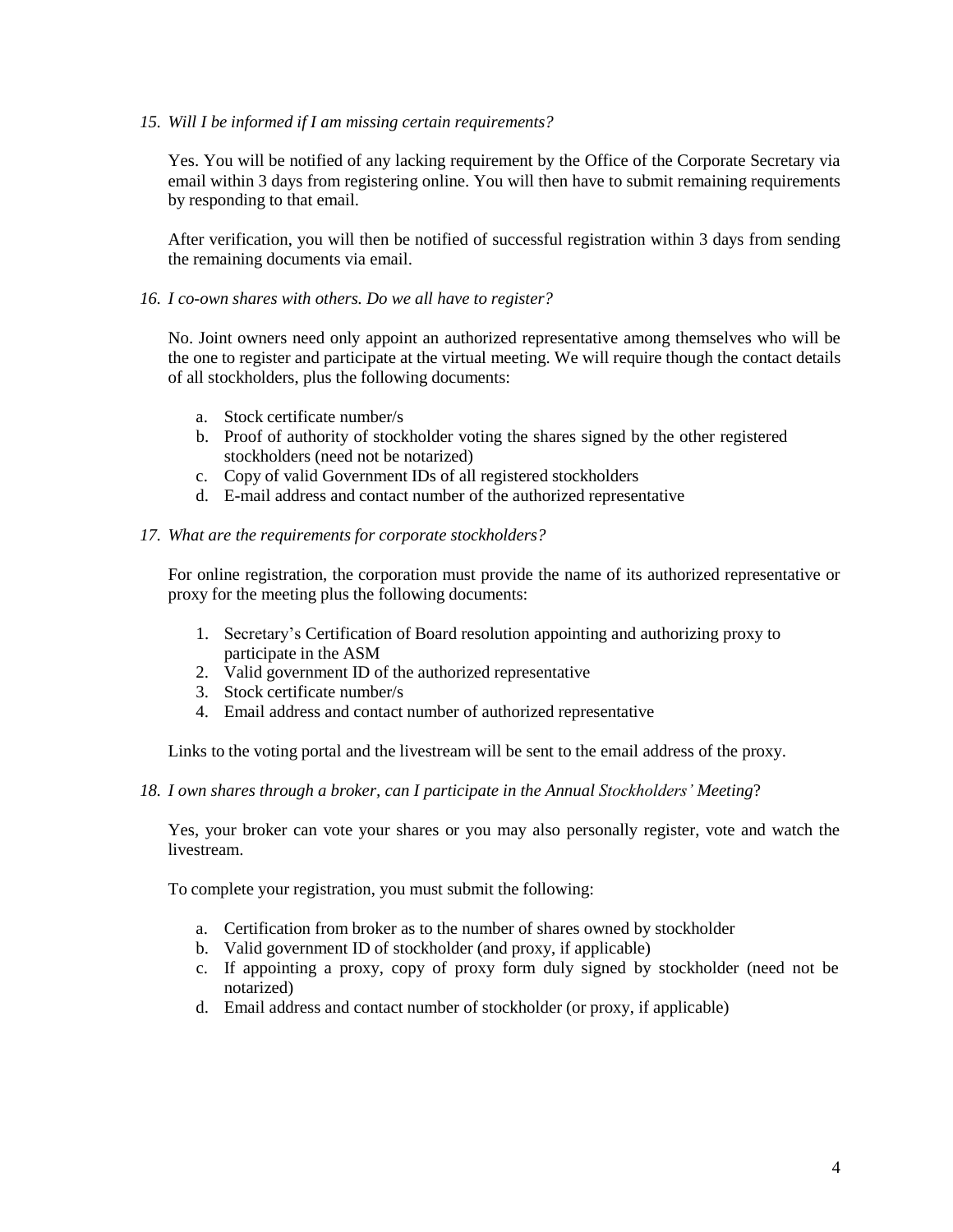*19. Can I appoint the Chairman of the Meeting or other members of the Board of Directors as my proxy?*

Yes, you may appoint the Chairman of the Meeting or other directors as your proxy, and in which case, **you will no longer receive log-in credentials and other details to access the voting portal**, **and will only receive the link to the livestream of the Annual Stockholders' Meeting.**

For you to appoint the Chairman of the Meeting or a Director of SMIC, you must submit a fully accomplished proxy form appointing the Chairman of the Meeting or the director as your proxy for the meeting.

*20. Can I register through means other than* [asmregister.sminvestments.com](https://asmregister.smprime.com/)*?*

You can only register for the meeting through [asmregister.sminvestments.com](https://asmregister.smprime.com/) as you will be required toupload documents for identity verification.

*21. What if I cannot personally register and/or participate in the virtual meeting? Can I appoint a proxy?*

If you are unable to register and/or participate in the virtual meeting, you may still participate and vote through a proxy. Your proxy will also be sent the link to the livestream of the Annual Stockholders' Meeting.

If you wish to appoint a proxy, please submit an accomplished proxy form to the Office of the Corporate Secretary at the 10th Floor, Six/NEO, 5th Ave. cor. 26th St., Bonifacio Global City, Taguig City 1643 no later than **2:30 pm on April 18, 2022 (Monday)**.

You may also appoint a proxy through the online registration portal. Kindly follow the instructions that will be provided via email.

*22. What if I want to appoint a proxy but I do not know anyone who can participate on my behalf?*

Yes, you may appoint the Chairman of the Meeting as your proxy, and in which case, **you will no longer receive log-in credentials and other details to access the voting portal, and will only receive the link to the livestream of the Annual Stockholders' Meeting**.

For you to appoint the Chairman of the Meeting, you must submit a fully accomplished proxy form appointing the Chairman of the Meeting as your proxy for the meeting.

23. The deadline for the submission of original proxy form is on Monday, April 18, 2022. Can I still *submit that day?*

Yes. The deadline for submission of proxies is on **April 18, 2022 (2:30 p.m.)** or seventy-two (72) hours before the stockholders' meeting in pursuant to the Company's By-laws at the 10th Floor, Six/NEO, 5th Ave. cor. 26th St., Bonifacio Global City, Taguig City 1643.

Representatives of the Office of the Corporate Secretary are available to receive the documents on that date.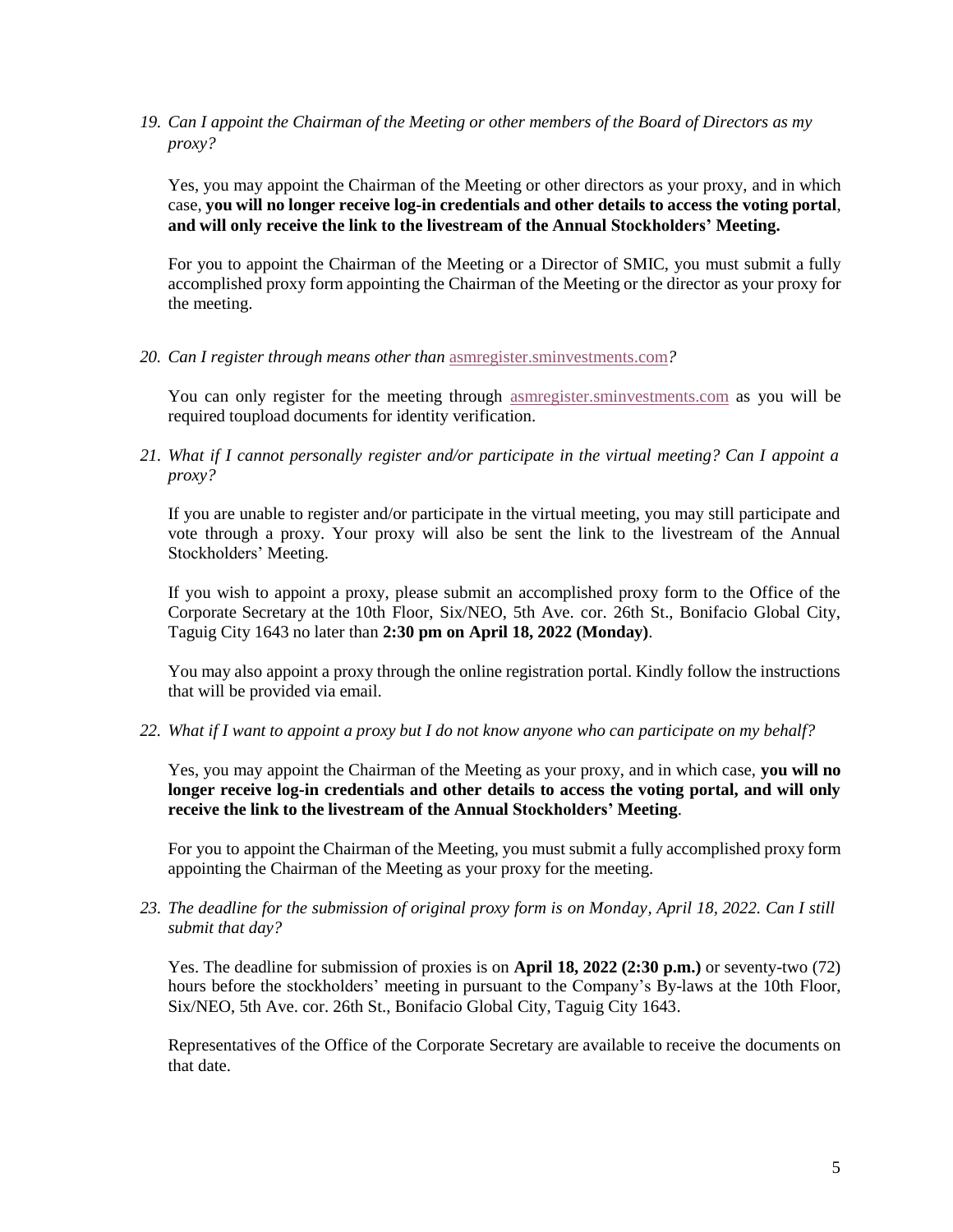If you have further queries regarding the submission of original proxy form, you may send an email bearing the subject "**ASM 2022 Proxy**" to the Company's Corporate Governance Team at [asm@sminvestments.com](mailto:asm@sminvestments.com)

### 24. I submitted my proxy form online. Do I still need to submit the original to the Corporate Secretary?

Yes. The online registration portal was established only as a means to facilitate verification and validation processes where stockholders were asked to submit advance copies of the proxies electronically. If you have further queries regarding the submission of original proxy form, you may send an email bearing the subject "**ASM 2022 Proxy**" to the Company's Corporate Governance Team at [asm@sminvestments.com](mailto:asm@sminvestments.com)

## *25. Where do I vote?*

Voting will be done via the SMIC's online voting portal. You must first register at [asmregister.sminvestments.com.](https://asmregister.smprime.com/) Once successfully registered, your log-in credentials for the voting portal will be sent via email provided.

*26. When can I vote?*

Voting period starts on **March 29, 2022** and closes on **April 22, 2022**.

Once successfully registered, you will get an email containing the link to the portal, together with your log-in credentials. Upon accessing the portal, you will be able to vote on each agenda item. Once you have finalized your votes, you can proceed to submit the same by clicking the "Submit" button. Detailed information on voting are available in the Definitive Information Statement.

*27. Where can I find my log-in credentials for the voting portal?*

You must first register at [asmregister.sminvestments.com.](https://asmregister.smprime.com/) Once successfully registered, your login credentials for the voting portal will be sent via email provided.

*28. Can I still change my votes on the voting portal after submitting them?*

Yes. You may still log-in within the voting period using the same login details and change your votes until the end of the voting period, in which case, the system will automatically overwrite previous votes with new authenticated ones.

*29. I do not want to personally cast my votes through the voting portal but wish to participate in the livestream. Can I appoint the Chairman of the Meeting or other members of the Board of Directors as my proxy?*

Yes, you may appoint the Chairman of the Meeting or other directors, in which case, **you will no longer receive log-in credentials and other details to access the voting portal, and will only receive the link to the livestream of the Annual Stockholders' Meeting**.

For you to appoint the Chairman or a Director of SMIC, you mustsubmit a fully accomplishedproxy form appointing the Chairman of the Meeting or the director as your proxy for the meeting.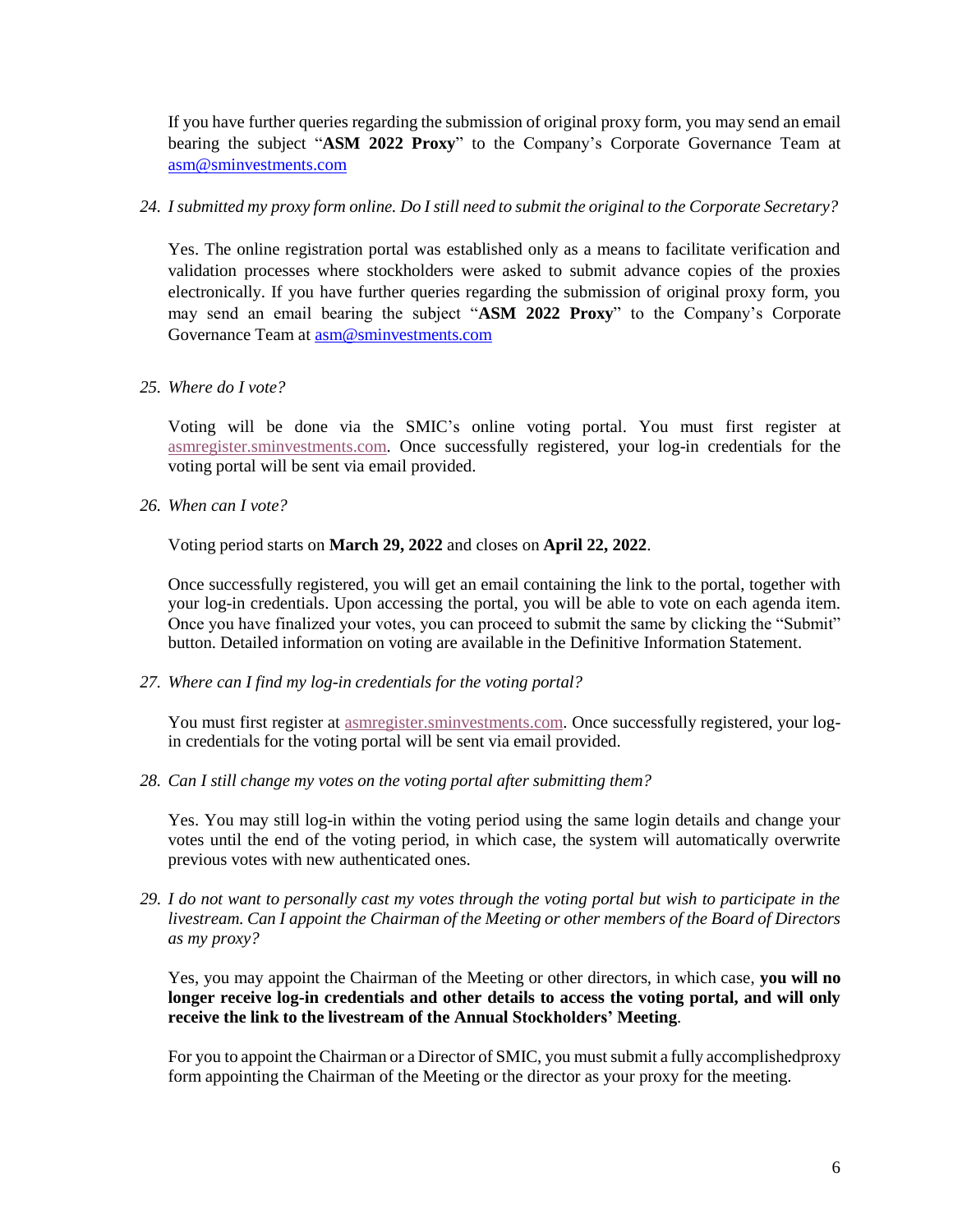*30. What happens to my votes if I appoint the Chairman of the Meeting or any Director as my proxy?*

All your votes will be automatically counted in favor of the agenda items you have specifically approved, but if you did not indicate specific votes, all will be counted in favor of the agenda items for approval.

*31. Can I pre-cast my votes and not use the voting portal?*

Yes, but only if you are appointing a proxy for the meeting.

During registration, you may submit a duly accomplished proxy form containing your votes to specific items in the agenda, and in which case, your proxy will no longer receive log-in credentials and other details to access the voting portal, and will only receive the link to the livestream of the Annual Stockholders' Meeting.

If you wish to receive the link to the livestream, but do not want to personally vote using the online voting portal, you may appoint the Chairman of the Meeting or other directors, in which case, **you will no longer receive log-in credentials and other details to access the voting portal, and will only receive the link to the livestream of the Annual Stockholders' Meeting**.

For you to appoint the Chairman or a Director of SMIC, you must submit a fully accomplishedproxy form appointing the Chairman of the Meeting or the director as your proxy for the meeting.

*32. I do not want to vote but I still want to participate in the livestream. What should I do?*

Yes. During registration, you may submit a duly accomplished proxy form containing your votes to specific items in the agenda, and in which case, **your proxy will no longer receive log-in credentials and other details to access the voting portal, and will only receive the link to the livestream of the Annual Stockholders' Meeting**.

If you wish to receive the link to the livestream, but do not want to personally vote using the online voting portal, you may appoint the Chairman of the Meeting or other directors, in which case, **you will no longer receive log-in credentials and other details to access the voting portal, and will only receive the link to the livestream of the Annual Stockholders' Meeting.**

For you to appoint the Chairman of the Meeting or a Director of SMIC, you must submit a fully accomplished proxy form appointing the Chairman of the Meeting or the director as your proxy for the meeting.

*33. I have forgotten my credentials and can't find my Registration Confirmation Mail. How can I retrieve them?*

You may email Company's Corporate Governance Team at (632) 8857-0100 or via email at [asm@sminvestments.com](mailto:asm@sminvestments.com)

*34. How do we make sure that my votes are properly counted?*

The Office of the Corporate Secretary will count and tabulate votes cast through the voting portal and announce the results during the meeting. The Company also engaged SyCip Gorres Velayo & Co. (**SGV**) as independent third party tabulator to validate the results.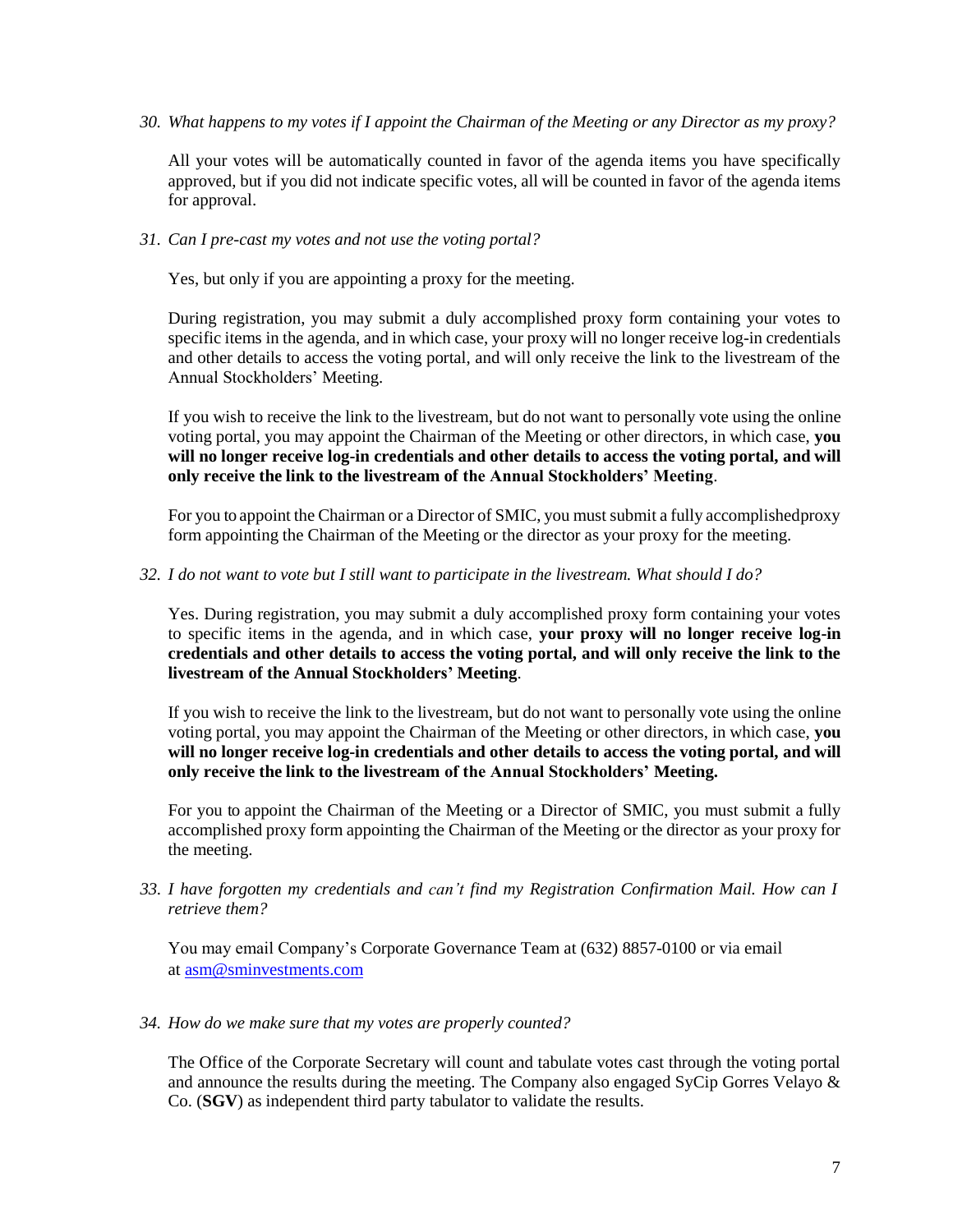#### **Quorum**

*35. Will I be counted as part of the quorum?*

Yes, stockholders who will participate through remote communication or *in absentia* shall be deemed present for purposes of quorum for the meeting.

*36. Will I be counted for quorum even if I don't vote?*

Yes, once you have successfully registered for the meeting, you will be counted as part of the quorum.

*37. Will I be counted for quorum even if I don't participate in the livestream?*

Yes, once you have successfully registered for the meeting, you will be counted as part of the quorum.

#### **Livestreaming**

*38. Who can watch and participate in the livestream?*

Stockholders of record as of March 28, 2022 who successfully registered for the Annual Stockholders' Meeting at<https://asmregister.sminvestments.com/> and upon proper verification by the Company, will be provided a link to the livestream of the 2022 Annual Stockholders' Meeting.

*39. Can I share my livestream link?*

No, your livestream link is unique to you and only one person at a time may access the livestream through that link.

*40. Can I ask questions during the livestreaming?*

There will be an Open Forum at the end of the virtual meeting.

A section for stockholder comments/questions will also be available in the livestreaming platform.

You may also send your questions in advance by sending an email bearing the subject "**ASM 2022 Open Forum**" to  $\frac{asm@sminvestments.com}{am@sminvestments.com}$  $\frac{asm@sminvestments.com}{am@sminvestments.com}$  $\frac{asm@sminvestments.com}{am@sminvestments.com}$  on or before April 25, 2022.

SMIC will try to answer as many questions/comments during the Open Forum. For those not entertained due to time constraints, the Company's Investor Relations will endeavor to separately address after the meeting.

*41. Can I record the meeting?*

No. The Company will however maintain a video recording of the proceedings, available to stockholders upon request, in accordance with existing regulations.